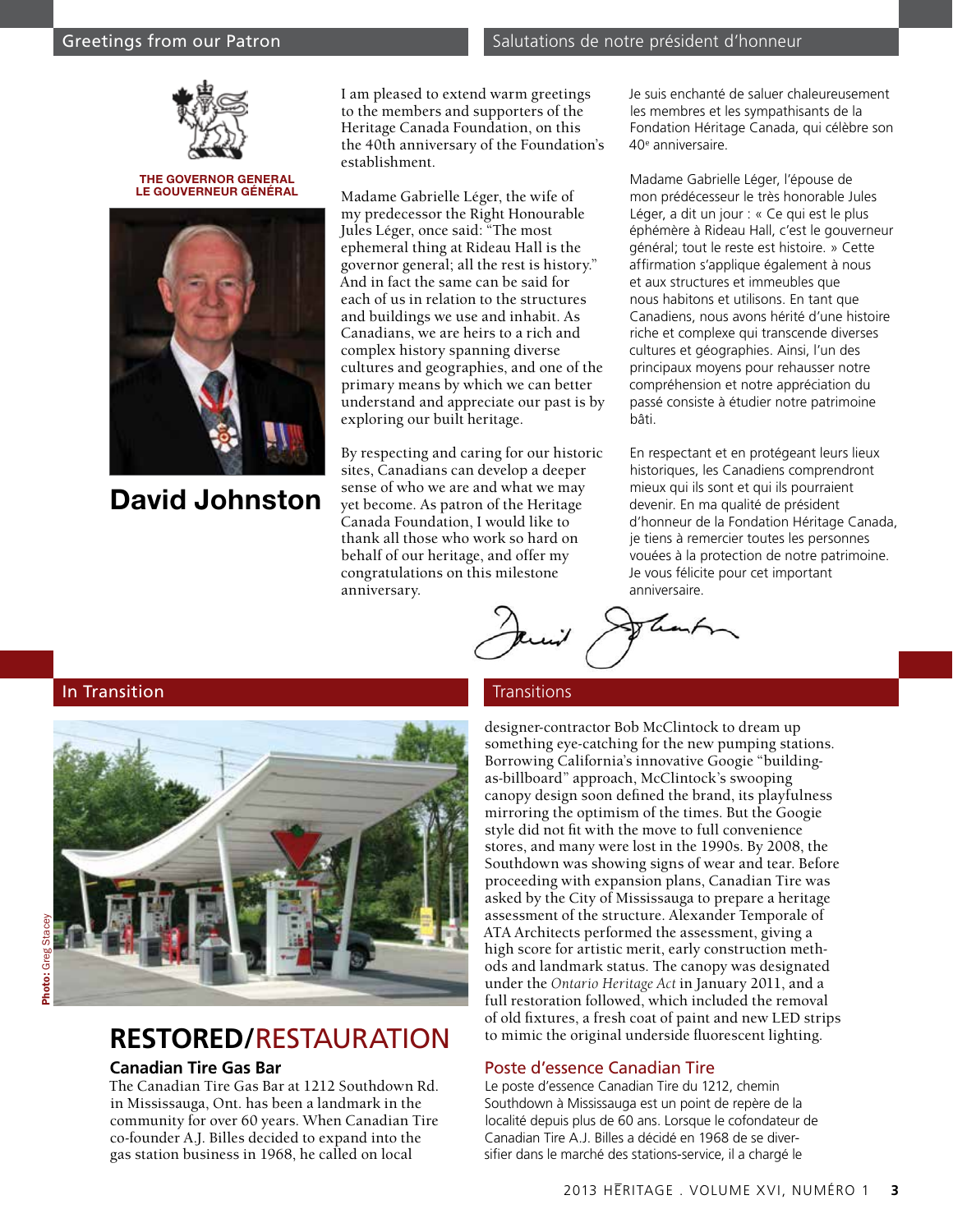concepteur-entrepreneur local Bob McClintock d'imaginer des formes accrocheuses pour les nouveaux postes d'essence. S'inspirant de l'innovatrice architecture Googie née en Californie, avec ses « bâtiments-affiches publicitaires », McClintock a prévu des abris tout en courbes qui ont aussitôt défini la marque. Mais le style Googie ne convenait plus quand des dépanneurs ont été ajoutés aux postes d'essence, et il a largement disparu dans les années 1990. En 2008, le Southdown accusait son âge. Avant d'autoriser un agrandissement, la ville de Mississauga a demandé à Canadian Tire de préparer une évaluation patrimoniale de la structure. Alexander Temporale, du cabinet ATA Architects, l'a effectué, accordant de bonnes notes pour le mérite artistique, les méthodes de construction et l'importance comme point de repère. L'abri a été désigné en vertu de la *Loi sur le patrimoine de l'Ontario* en janvier 2011. Il a ensuite été complètement restauré, l'ancien éclairage a été enlevé, il a été repeint et de nouvelles bandes de DEL ont été posées pour reproduire l'effet des anciens néons dissimulés.

l'incapacité du système de réfrigération de permettre une utilisation à l'année longue, le conseil municipal a déclaré que le bâtiment arrivait, après 47 ans, « à la fin de sa vie utile ». Construit à l'occasion de l'Expo 67, l'aréna est le port d'attache de 250 patineurs artistiques et 450 joueurs de hockey. L'élément qui séduit tous les visiteurs est le plafond idyllique, dont les élégantes poutres en bois soutiennent des vagues successives de planches de cèdre, donne à l'aréna un air de cathédrale. La ville maintient que la rénovation coûterait tout autant, sinon plus que les 10,8 millions de dollars prévus pour une nouvelle construction. Mais ses opposants affirment que les coûts ont été évalués sans guère de recherche et sont exagérés. Un millier de résidents de la ville, qui compte 22 000 habitants, ont signé une pétition contre la démolition. En attendant, la ministre de l'Éducation et des Sports Marie Malavoy, a remis en question la subvention de 4,5 millions de dollars pour cause de restrictions budgétaires. L'Ordre des architectes du Québec s'est associé à ceux qui pressent la ville de préserver l'aréna. Le rapport d'une étude



## **ENDANGERED/**EN DANGER

#### **Eric Sharp Arena**

The deadline is looming on the fate of the Eric Sharp Arena in Saint-Lambert, Quebec. Problems with leaky pipes and a refrigeration system that prevents yearround use have led city council to declare the 47-yearold building as "coming to the end of its lifespan." Built for Expo 67, the arena is home to 250 figure skaters and 450 hockey players. What captures everyone's heart is the idyllic ceiling, whose elegant curved wooden beams support waves of cedar planks, giving the arena its cathedral feel. The City claims renovating the rink would cost just as much as or more than the \$10.8 million earmarked for a new one. But opponents say that little research has been done and the current figures are exaggerated. About 1,000 people in the town of 22,000 have signed a petition to stop the demolition. Meanwhile, Education and Sport Minister Marie Malavoy has signalled there could be a hold on a \$4.5-million grant due to budget restrictions. Quebec's Order of Architects has stepped up and joined those calling on the City to preserve the arena. A final heritage study will report on whether the aesthetic beauty of the ceiling makes it historically important. Council wants the building gone by April.

#### Aréna Eric-Sharp

L'heure fatidique approche pour l'aréna Eric-Sharp à Saint-Lambert (Québec). Vu les fuites dans la tuyauterie et patrimoniale définitive pourrait se prononcer sur la mesure dans laquelle la beauté esthétique du plafond en fait un bâtiment historiquement important. Le conseil municipal veut que la structure ait disparu d'ici avril.

## **RESTORED/**RESTAURATION

#### **St. Albert Grain Elevators**

Arts and Heritage St. Albert has won the Alberta Historical Resources Foundation Heritage Award for its outstanding commitment to the preservation, restoration and rehabilitation of two grain elevators: the 1906 Brackman Ker Elevator and its counterpoint the 1929 Alberta Wheat Pool Elevator. The elevators, designated as provincial historic resources in 2007, have undergone a major restoration that involved repainting the metal cladding, stabilizing the foundations, re-shingling the roofs, and repairing the doors and windows, all in compliance with the *Standards and Guidelines for the Conservation of Historic Places in Canada*. The \$1.7-million project was completed last summer. With only 12 designated grain elevators remaining in the province of Alberta, Arts and Heritage St. Albert knew it was imperative to keep these iconic structures around for years to come. Now part of St. Albert's Musée Héritage Museum, the elevators are open to visitors on a seasonal basis.

### Élévateurs à grains de St. Albert

L'organisme Arts and Heritage St. Albert a gagné le prix du patrimoine de l'Alberta Historical Resources Foundation